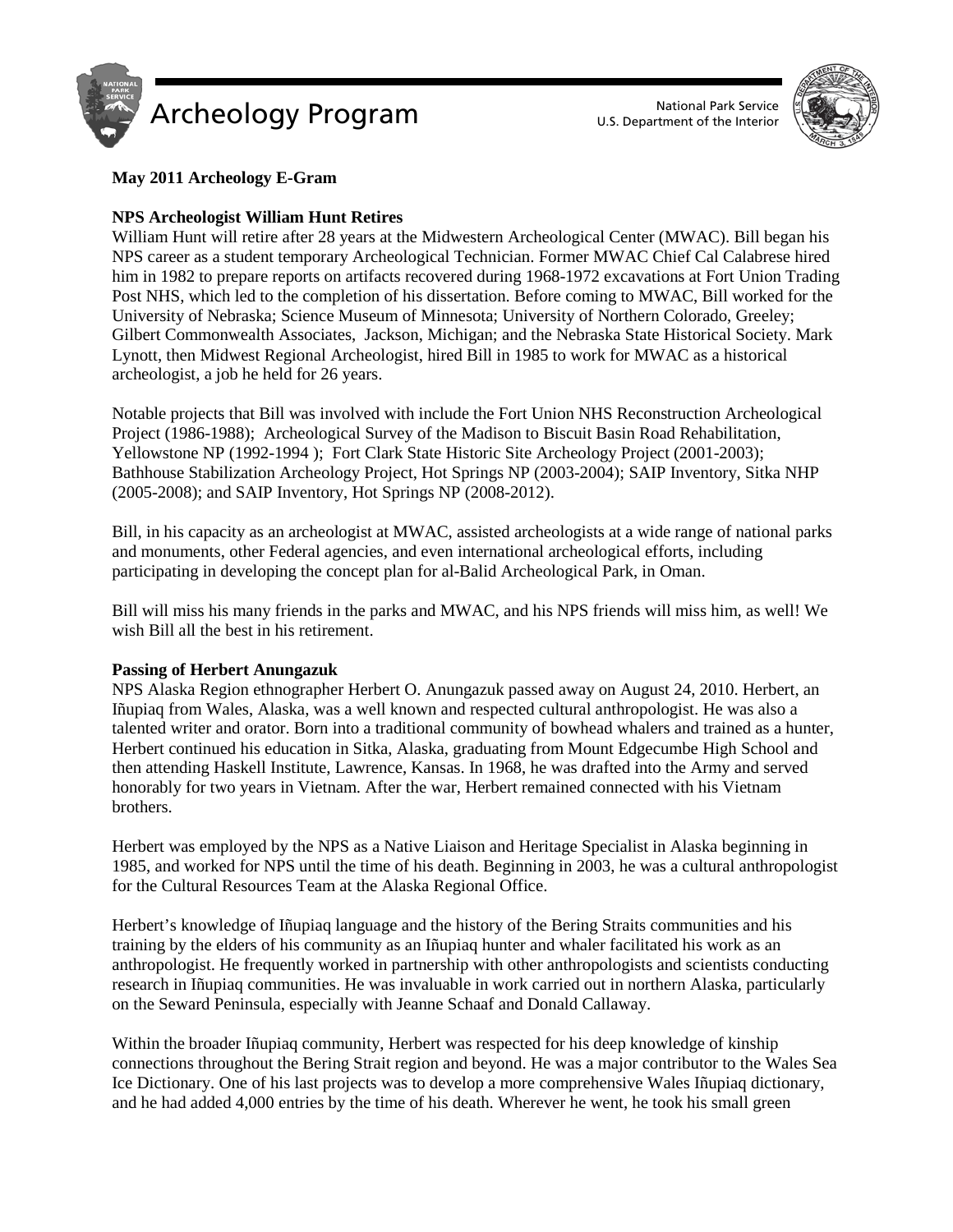pocket notebook with him. Over the years he filled many small green notebooks with kinship connections, words, and any information that might contribute to preserving the history and culture of Iñupiaq people. Because of Herb's long service and significant contribution to Alaskan anthropology, he was presented with the Alaska Anthropological Association's Professional Achievement Award in 2010.

Herbert is deeply missed by his colleagues at the NPS, by his large and loving family, and by an enormous circle of friends.

By Rachel Mason and Carol Zane Jolles

## **Olympic NP Archeologist Honored by Washington State After Retiring**

On May 3, 2011, the Washington State Department of Archeology and Historic Preservation formally acknowledged the work of Olympic NP Chief of Cultural Resources Paul Gleeson in a ceremony held in the state capital building. The Career Achievement Award was presented to Paul by SHPO Dr. Allyson Brooks.

Paul was the field director for much of the multi-year archeological investigation of Ozette Village, the remnants of a northwest coastal native community preserved under a catastrophic mudslide on the Olympic Peninsula. This is one of the most important and complete archeological sites pre-dating European contact in Washington state. The Ozette site is adjacent to Olympic NP and the NPS funded much of this recovery effort. A museum on the Makah Reservation preserves and interprets the splendid array of artifacts carefully recovered there.

Paul also worked on the discovery and investigation of other significant sites throughout Washington and the Pacific Northwest before joining the NPS as the lead archeologist in the new Alaska Region. Later, he returned to Washington to become, first, the park archeologist and, then, Cultural Resources Chief for Olympic NP. At Olympic NP he built a strong and responsive cultural resources program, and worked closely with local and Native American communities. Paul also provided strong support in developing the region-wide Cultural Resources program in the new Pacific West Region.

Paul retired on April 20, 2011. His NPS friends wish him all the best in his retirement.

#### **Kendrick New Regional Archeologist for NPS Northeast Region**

Jim Kendrick has been chosen as the new NPS Northeast Regional Archeologist. Previously, he was the Archeologist and Chief, Heritage Preservation Division at El Morro and El Malpais National Monuments in New Mexico. As Division Chief, Jim was responsible for five cultural resource management program areas in the monuments and served as the primary cultural resources advisor to the superintendent. Other responsibilities included directing the Vanishing Treasures projects at Petrified Forest NP, Arizona and Chair of the NPS Intermountain Region Resource Stewardship Advisory Team. Jim received his Ph.D. in Anthropology (Archeology) from Southern Methodist University. He will lead the Northeast Region Archeology Program, which supports park resource management through the identification, monitoring and conservation of archeological resources, providing critical information to support park resource management decision making.

#### **NPS Archeologist Honored at Regional Conference**

Barbara Little was recently recognized at the Society for Heritage and Society conference "Why Does the Past Matter?" held at the University of Massachusetts, Amherst in May. The conference organizers noted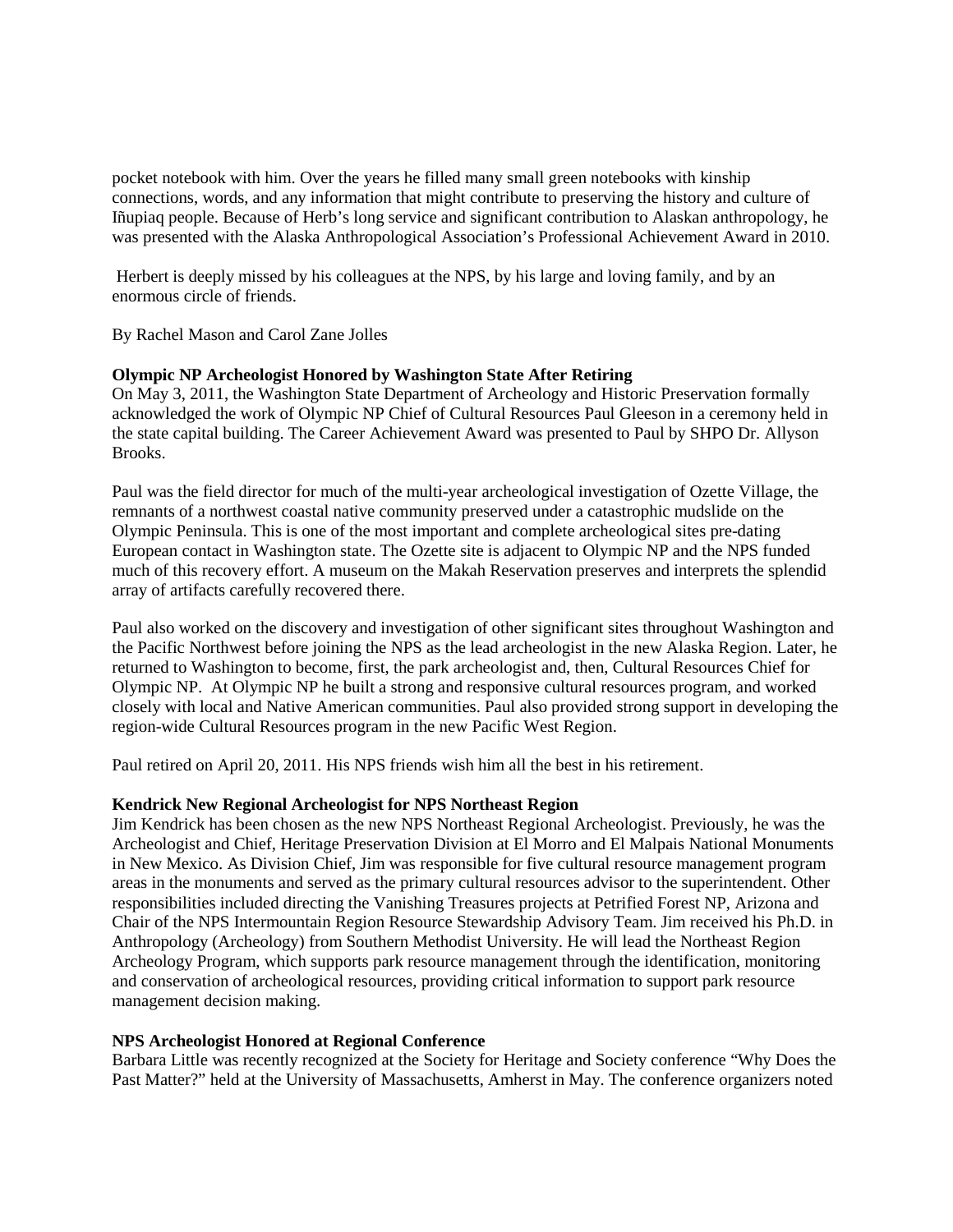the achievements of three heritage professionals for their contributions to a more inclusive, more sustainable public awareness of the significance of cultural heritage in contemporary society.

Barbara was chosen for her tireless professional activities and influential publications emphasizing the public value and importance of heritage in general and public archeology in particular. She was recognized alongside Henry Cleere for his worldwide activities in support and furtherance of the UNESCO World Heritage Convention and his mentoring of countless heritage professionals throughout the world; and David Lowenthal for his path-breaking theoretical and philosophical work which has transformed the contemporary understanding of heritage and its enormous impact on contemporary society.

In specific, Barbara was honored for "her prolific and fundamental work in public archeology, her engagement with issues of public outreach and involvement, her evaluation and official designations of archeological places, and her work on the public relevance of archeology."

"Why Does the Past Matter? Changing Visions, Media, and Rationales in the 21st Century" was an international gathering of academics, public officials, heritage professionals, and community leaders. The conference's purpose was to examine the practical value of the past, assess the contemporary social impacts of the study of the past, and discuss communication about heritage

For more information, go to: http://www.whydoesthepastmatter.org/.

#### **Volunteers Needed for Archeology Project in San Francisco**

Have you ever wanted to be involved in an archeological project? For the next four weeks neighbors, students, and anyone interested in uncovering the history of San Francisco are invited to participate in a unique archeological stewardship program at Lands End. NPS archeologist Leo Barker and his team of experts will conduct archeological excavations to recover historical artifacts before construction begins on the Lands End Lookout visitor facility near the Cliff House.

Merrie Way, also known as the Sutro Pleasure Grounds, was originally constructed out of amusement rides recovered from an 1894 Midwinter Fair held in Golden Gate Park. Adolph Sutro, then mayor of San Francisco, incorporated these rides into the opening of his newly-constructed Cliff House, Sutro Baths, and a scenic railroad around Lands End. Between the Ocean Terrace railroad station and the baths along Lobos Avenue, a series of concession stands offered food and services to the public. The amusement park and the concession stands lasted around 15–20 years before they were eventually dismantled.

Recent surface surveys and testing have turned up artifacts that include pressed tin from ceilings, sculpture fragments, and antique bottles. Barker also expects to uncover remnants of food items, such as some of the many of the oyster shells discarded by the concession stands.

The project runs from May 16 to June 11, 2011, 8:00am–4:00pm, Monday through Saturday. If you plan to assist and get dirty, dress accordingly with sturdy shoes. Unlike the old days, there are few options for food are nearby, so bring lunch if you plan to stay longer than a short visit. RSVPs appreciated, but drop-ins are always welcome. To RSVP, leave a message at (415) 289-1891.

The Lands End Project is part of the Trails Forever program—a parkwide initiative sponsored by the Golden Gate National Parks Conservancy, NPS, and the Presidio Trust. For more information on Trails Forever call (415) 561-3054 or write [trailsforever@parksconservancy.org.](http://www.nps.gov/PWR/sendmail.htm?o=B7Y%3F%3ALI%27%20J%3B%2E%26O%406JZS%3E%5BK%252658Q3N%29%5E%3A30FOB1W%2FR%2B%23%3C%5E%20%20%20%0A&r=/goga/parknews/2011-0513.htm) This phase of improvements is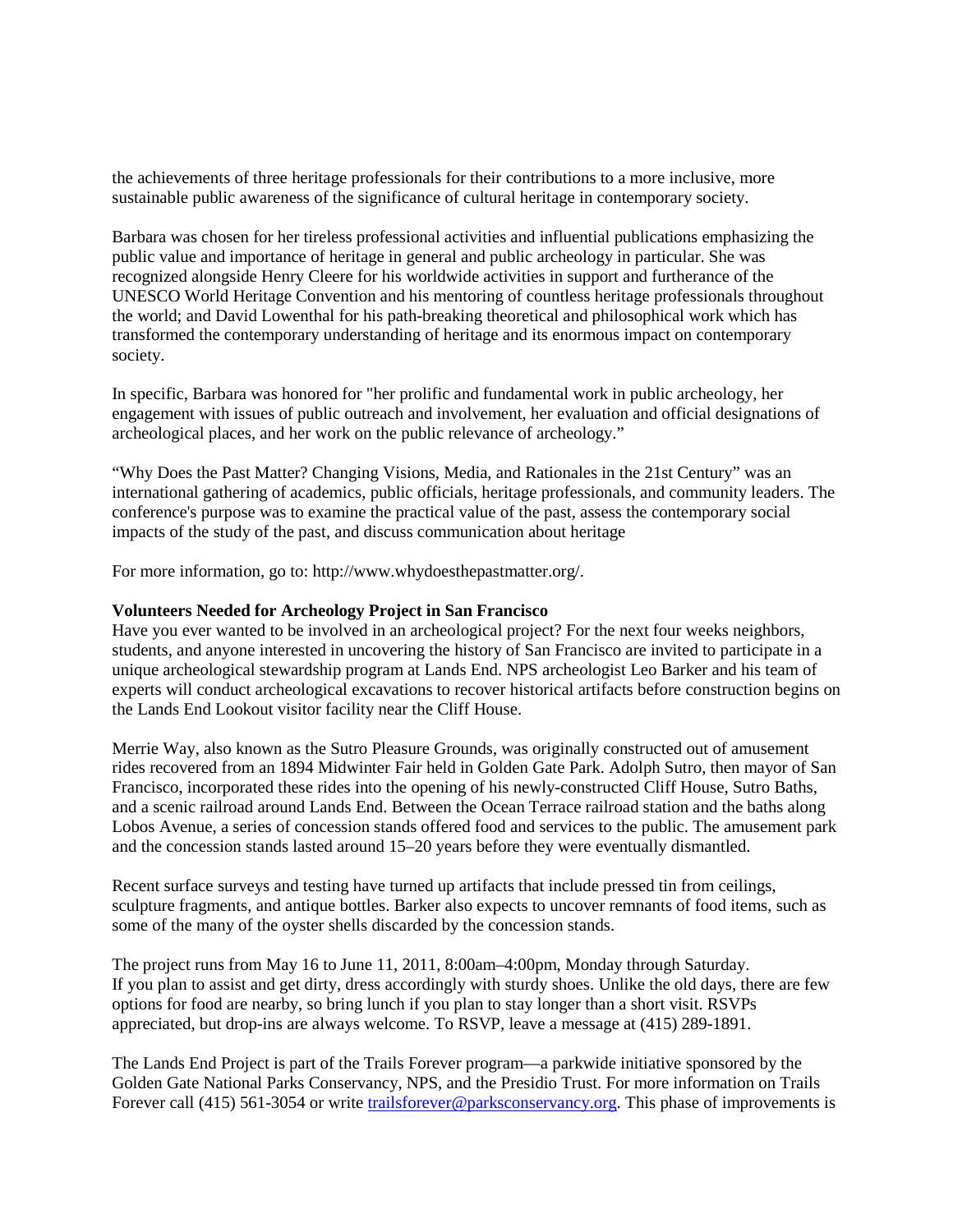possible due to the generosity of the Richard and Rhoda Goldman Fund and the Horace W. Goldsmith Foundation. If you are interested in learning how to contribute to improvements at Lands End, contact Development Director Kathryn Morelli at (415) 561-3000.

## **EPA Releases Native American Consultation Policy**

The U.S. Environmental Protection Agency (EPA) released its final policy on consultation and coordination with Indian tribes. EPA is among the first of the Federal agencies to finalize the policy in response to President Obama's tribal leaders summit in November 2009, and the issuance of E. O. 13175 to establish regular and meaningful consultation and collaboration with tribal officials in the development of Federal policies that have tribal implications.

The final policy builds on EPA's 1984 Indian policy and is intended to make good on the Obama administration's commitment to strengthen tribal partnerships by establishing clear agency standards for the consultation process, and to promote consistency and coordination. The policy establishes a new, broader standard for the types of actions that may be appropriate for consultation and makes clear the two-way nature of government-to-government consultation by inviting tribes to request issues for consultation. Actions that may be appropriate for consultation include developing standards, guidance, policies, permitting decisions, and activities under international agreements. The policy also establishes a management, oversight and reporting structure that will help ensure accountability and transparency by identifying responsible individuals in each office and requiring EPA program and regional offices to identify actions appropriate for consultation at least twice a year.

For more information on the EPA Tribal Consultation policy, go to<http://www.epa.gov/indian/>

#### **Micro Grants Offered For Modern-Day Mather Hikes**

Beginning in 1915, the first NPS director Stephen Mather hosted numerous backcountry trips in currentday national parks (e.g. Sequoia, Yosemite) for politicians, businessmen, journalists, and other opinion makers. The hikes were critical for inspiring influential leaders and congressmen, generating support and funding for the NPS, and for promulgating Mather's vision of national parks to the American public. As a tribute to Mather's legacy, the NPS Office of Public Health has announced an inaugural micro grants program to encourage parks to organize inter-disciplinary, modern-day Mather hikes to strengthen the role of public lands in improving the health of our nation.

Archeologists in parks are encouraged to take up the challenge of developing hiking itineraries for micro grant funding that showcase archeological sites, districts, landscapes, or traditional resources. Hiking tours might be developed to take descendents into areas that their ancestors farmed or mined, for example.

Mather hikes should be completed no later than September 30, 2011, include at least one overnight stay, and have broad representation (up to 20 participants) from the health and/or park sectors. The objectives of the program are to provide a unique, low-cost forum to further the energy and enthusiasm generated at the April 2011 Healthy Parks Healthy People US summit; inspire community leaders to share common ideals and values and engage in meaningful dialogue about public lands and public health; challenge community leaders both intellectually and physically; and stimulate the development of innovative, interdisciplinary demonstration projects.

All NPS units are eligible to apply. The application deadline is July 1, 2011. At least 10 micro grants (\$500/park) will be awarded. Outstanding and innovative project ideas identified through this program will be eligible for implementation grants (up to \$5K) in FY 2012.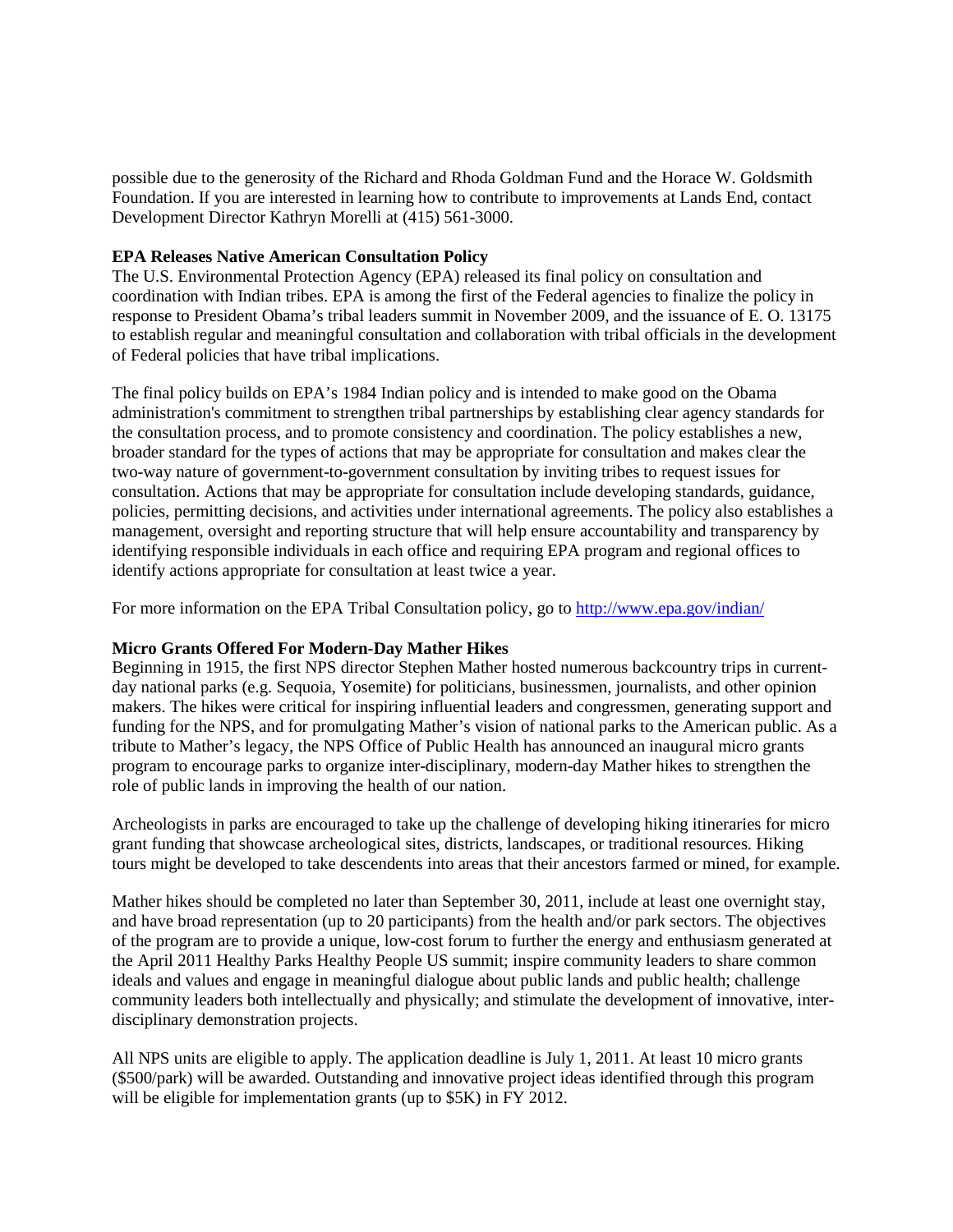For more details about the micro grants, go to **More Information...** 

## **August is Archeology Month at the National Register of Historic Places**

The National Register will be featuring non-address-restricted archeological properties on the website in August. If you have good candidates that you would like to see presented, contact Jeff Joeckel, National Register of Historic Places, (202) 354-2225.

## **Civil War Commemorations**

In March 2010 the NPS began celebrations to commemorate the 150<sup>th</sup> anniversary of the Civil War. We have established a new feature in the Archeology E-Gram to provide information and links about activities to commemorate the Civil War. Each month, the E-Gram will feature information about activities such as exhibits, re-enactments, and lectures taking place. Here are some events that will take place in June:

## *Natchez Downtown Walking Tour*

## Natchez NHP, June 1

Natchez National Historical Park is offering the FREE walking tour "The Great Natchez Tornado of 1840." Tour begins at 9am at the William Johnson House and will last approximately 45 minutes.

## *Civil War Tea*

Monocacy NB, June 3

Monocacy National Battlefield will host a "tea party" at the Gambrill Mansion. Reservations required, starting May 1.

<http://www.nps.gov/mono/index.htm>

# *Hallowed Ground: A Lantern Tour of Stones River National Cemetery*

Stones River, June 4 Walk through the cemetery by lantern light and listen to the stories of soldiers and their loved ones who are buried there. <http://www.nps.gov/srnc/index.htm>

*Rally Around the Gap* Cumberland Gap NHP, June 4 Join park staff for a music program showcasing the story of the Civil War at Cumberland Gap. <http://www.nps.gov/cuga/index.htm>

*Living History Program* Manassas NBP, June 5-6 Join staff at the park for artillery and musketry demonstrations. <http://www.nps.gov/mana/index.htm>

*Sailors and Marines at City Point* Petersburg NB, June 5-6 Join staff for living history demonstrations focusing on naval and marine life in the Civil War. <http://www.nps.gov/pete/index.htm>

*Cold Harbor Living History Weekend* Richmond NBP, June 5-6